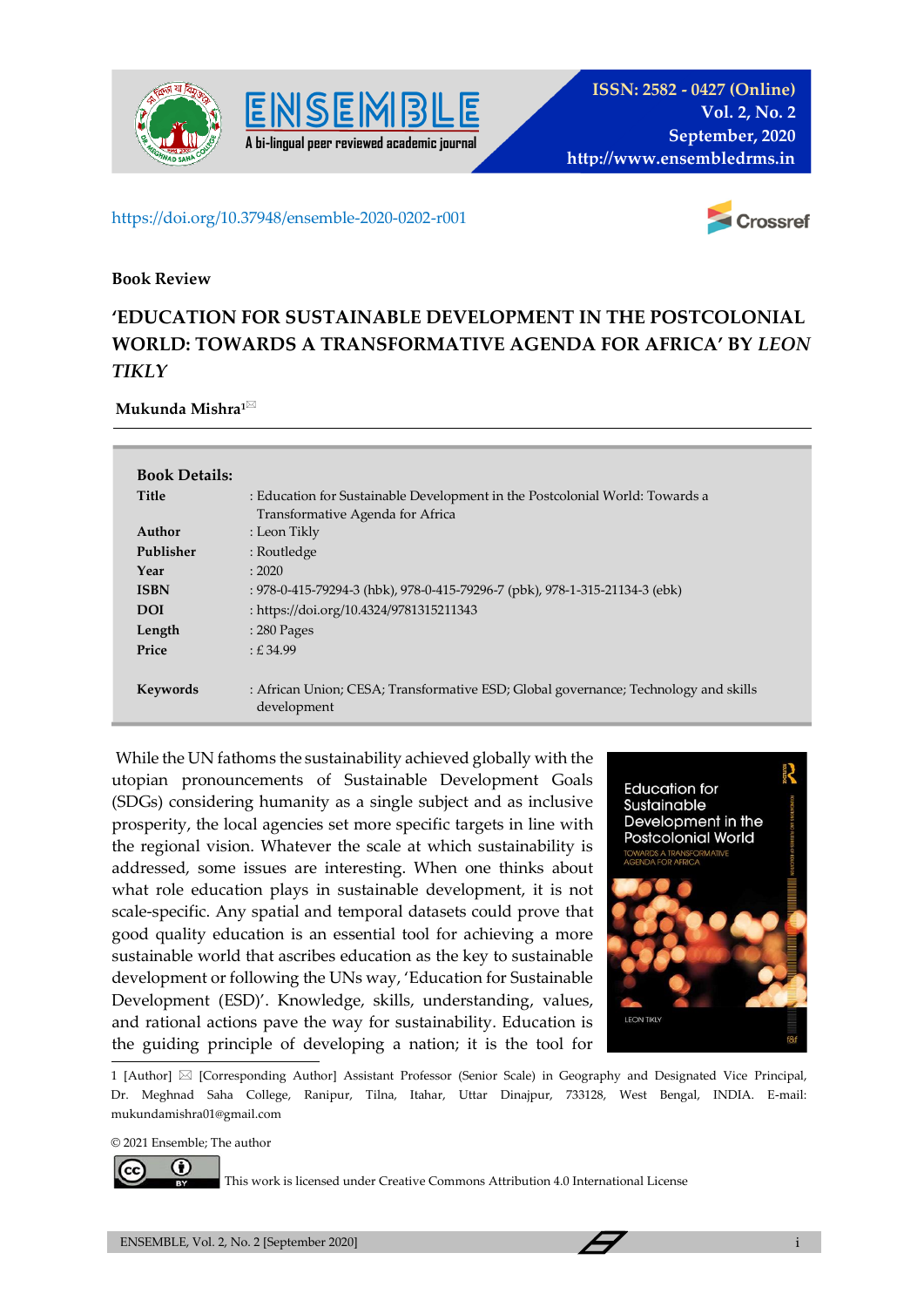climbing up the social ladder, and it is the perspective about how the world can change for good. So the role of education in sustainable development is expected to be more prominent for the developing world than that of those who had already made a substantial level of development. However, reality often speaks something different. Africa is a particularly significant region to consider for retrieving the ground realities, and the book 'Education for Sustainable Development in the Postcolonial World' by Leon Tikly has done this.

Professor Tikly is the UNESCO Chair in Inclusive, Quality Education at the University of Bristol, UK. He has been associated critically with the African education system – he saw, as a child from a political activist family, the struggles against the racist system of Bantu education; he experienced it as the son of a South African political exile growing up in London; and he witnessed the difference as a teacher of secondary school both in London and at the Solomon Mahlangu Freedom College which the African National Congress established on land donated by the Tanzanian government during the 1980s. The gap between the theory and practice in ESD has not left his inquisitive eyes rather, it constructs the motivation to write an effective book on the lacunas in the African education system that resist the education becoming a powerful tool for ensuring development that lasts long.

The 228-page discussion is divided into ten chapters, which opens with the introductory discussions under an interesting title of the first chapter, 'Setting the scene'. While this chapter sets the background of the present study to develop the mindset of the readers for the following chapters of the book, the author also presumes that the ESD in the low-income and postcolonial Africa wrapped by apartheid atmosphere for a long could be meaningful for the other part of the globe where the ESD is being efforted under similar postcolonial settings. The long-term visions of transformation in its global form of the UNs Agenda 2030 or its regional version of African Union's Agenda 2063 envisioning the Continental Education Strategy for Africa have yet not ensured the continent with the skills and competencies required for sustainable development to happen. This chapter carefully assesses the colonial legacy, the effect of the cold war to the ascendancy of neoliberalism to drive sustainable development under the stresses of multi-causal and multi-directional relation overlain by the effects of different kinds of power and of intersecting regimes of inequality.

The second and third chapters carry the flavor of the discussion in the first chapter, not always with the same zeal, to start the discussion in the fourth chapter on how and to what extent the complex globalization process brings the change to the postcolonial condition in Africa - its relationship to the global economy and the natural resources; how the processes of global governance is influenced by the global polity, civil society, violence, and the cultural domain since colonial times. However, the most interesting is how the author has connected the complexity theory with ESD in the second chapter and has adjoined the recent scholarship on environmental justice with Sen's 'capability' and Fraser's 'global justice' in Chapter 3. The discussion places the complexity theory as an overall approach that complements rather than replaces other theoretical perspectives, unlike a general theory of education with predictive qualities. The author pleads in favor of the complexity theory in addressing ESD as it provides a vocabulary and a way of conceiving the nature of complex reality at a general level, which can serve as a valuable guide for action for policymakers and practitioners of sustainable development agendas. These two chapters (i.e., second and third) not only serves as to maintain a continuum between the introductory chapter and the thematic discussion in the fourth chapter; instead, it explores a broad and rather an alternative version of sustainable development which keeps its presence as the base element of the discussions in the rest of the books.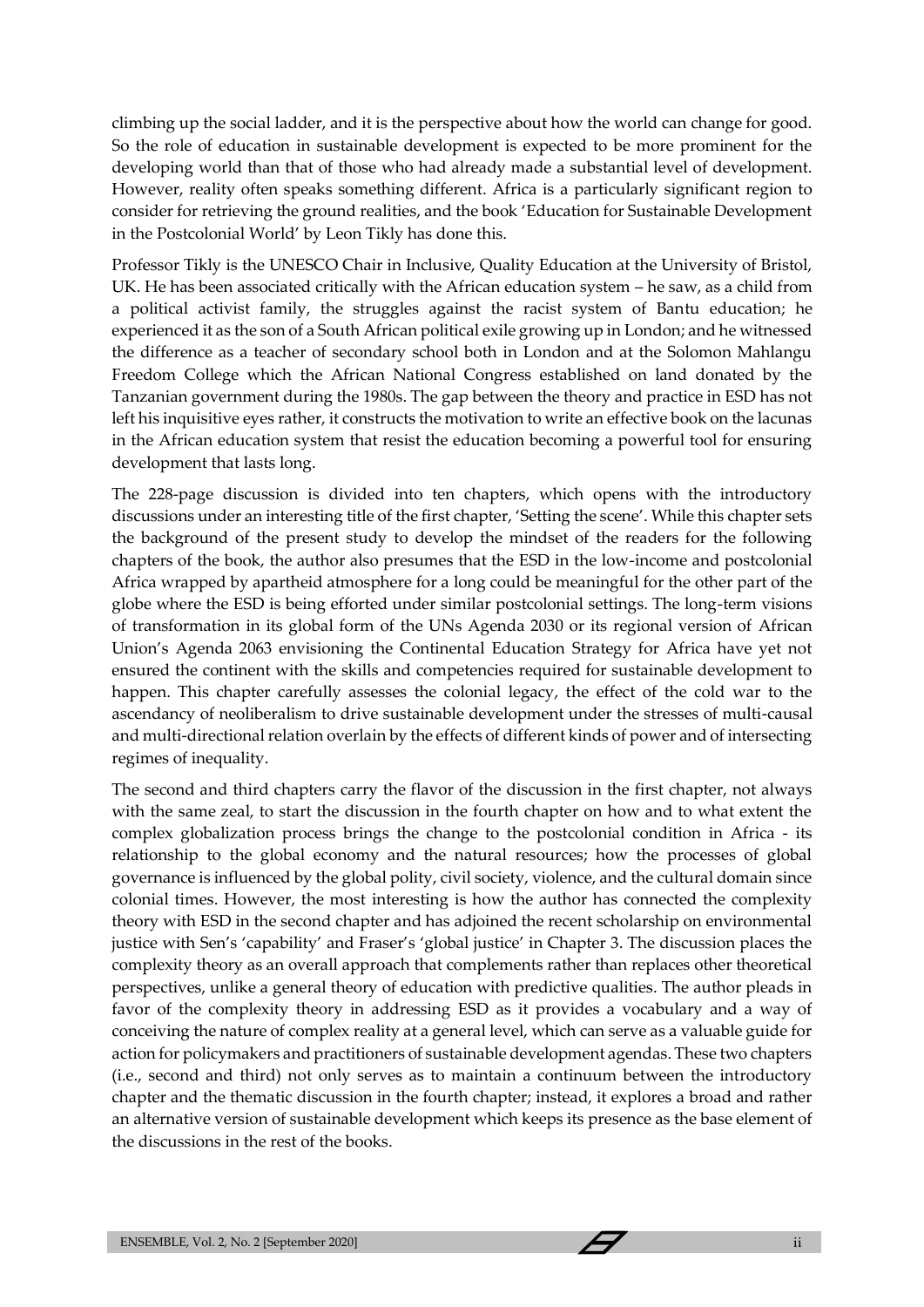The global governance of education finds itself in critical linkages between postcolonial contexts and the current globalization process in Africa, which the author asserted (in Chapter 5) to be understood not only by simply discussing how the processes of global governance operate at a global level; instead, it requires exploring how they are taken up and mediated by regional and national policy agendas. The Cold War implicates the global politics in state-building agendas that make both the Western and Eastern powers support the authoritarian regimes to satisfy their specific global ambitions and economic interests. The most significant implication of neoliberal inspired (education) reform has been a convergence of (sustainable) development pathways in Africa. The Southern African Development Community (SADC), the Economic Community of West African States (ECOWAS), the Common Market for East and Southern Africa (COMESA), along with comparatively newer African Union (AU) and many other similar regional cooperative blocks project new sub-regional identities and encourage economic integration and development in Africa. Besides, their counterparts (which set the new regionalism in Africa) comprising the informal and formal regional networks, NGOs, and the private sector exhibit considerable growth in numbers and influence in education in recent years. However, the form of political organization in postcolonial Africa does matter. As, unlike the Westphalian model of the Western world, most of the postcolonial states of Africa are neo-patrimonial bureaucratic and patrimonial norms coexist (which often makes them be called as 'personal rule', 'elite accommodation', and 'belly politics' etc.) where the state could extract and redistribute resources but unlike in the Westphalian state model, where the process is privatized. All these governance challenges critically influence the ESD in the continent.

The next half of the book are devoted to finding the silver lining amidst the cloud of uncertainty for ESD in the African continent. The first round of discussion (in Chapter 6) is predominated with the intimate detailing of the prospect of the Continental Education Strategy for Africa (CESA) 2016-2025. While Agenda 2063 is a roadmap for developing a peaceful, integrated, prosperous, and people-oriented continent, it traces achieving these visions in the shortest possible time. CEAS has primarily been based on fulfilling ten priority areas: equitable and inclusive access education for all; inclusion, equity, and gender equality; teachers and teaching; educational quality and learning outcomes; science, technology and skills development; education for sustainable development (ESD) and global citizenship education (GCE); youth and adult literacy; skills and competencies for life and work; financing, governance and partnerships; and education in crisis situations. However, the author warns that though the CESA has many merits, the proposals of privatizing education and training to facilitate the expansion of the public-private partnerships system do not provide a sustainable basis for expansion in the longer term; instead, it contributes to inequality. The author has critically evaluated the changing discourses on skills for development since the colonial education to modernity (in Chapter 7). It is reasonably true that the main focus is spotted on the relationship between education and the economy. The African continent witnesses, as argued by the author, how the economic development has wrought environmental catastrophe and education has be accompanying these processes. In postcolonial Africa, education and training are being repositioned in their linkages with the economy and environment. It is an effort of decoupling the education and training systems from processes of unequal growth, which had historically been based on extractive economic practices. At the core of all these transformative actions, the desired outcome is to make modern education and training work for the development of knowledge economies and environmental sustainability.

The last three chapters of the book (Chapter 8 to 10) accommodate the recommendation for the betterment of ESD scenario in Africa. The author rightly focused on CESA being reluctant to incorporate the culture and value of Africa in the curriculum, though the Eurocentric nature of the curriculum had already been an identified issue in Agenda 2063. The author had argued strongly